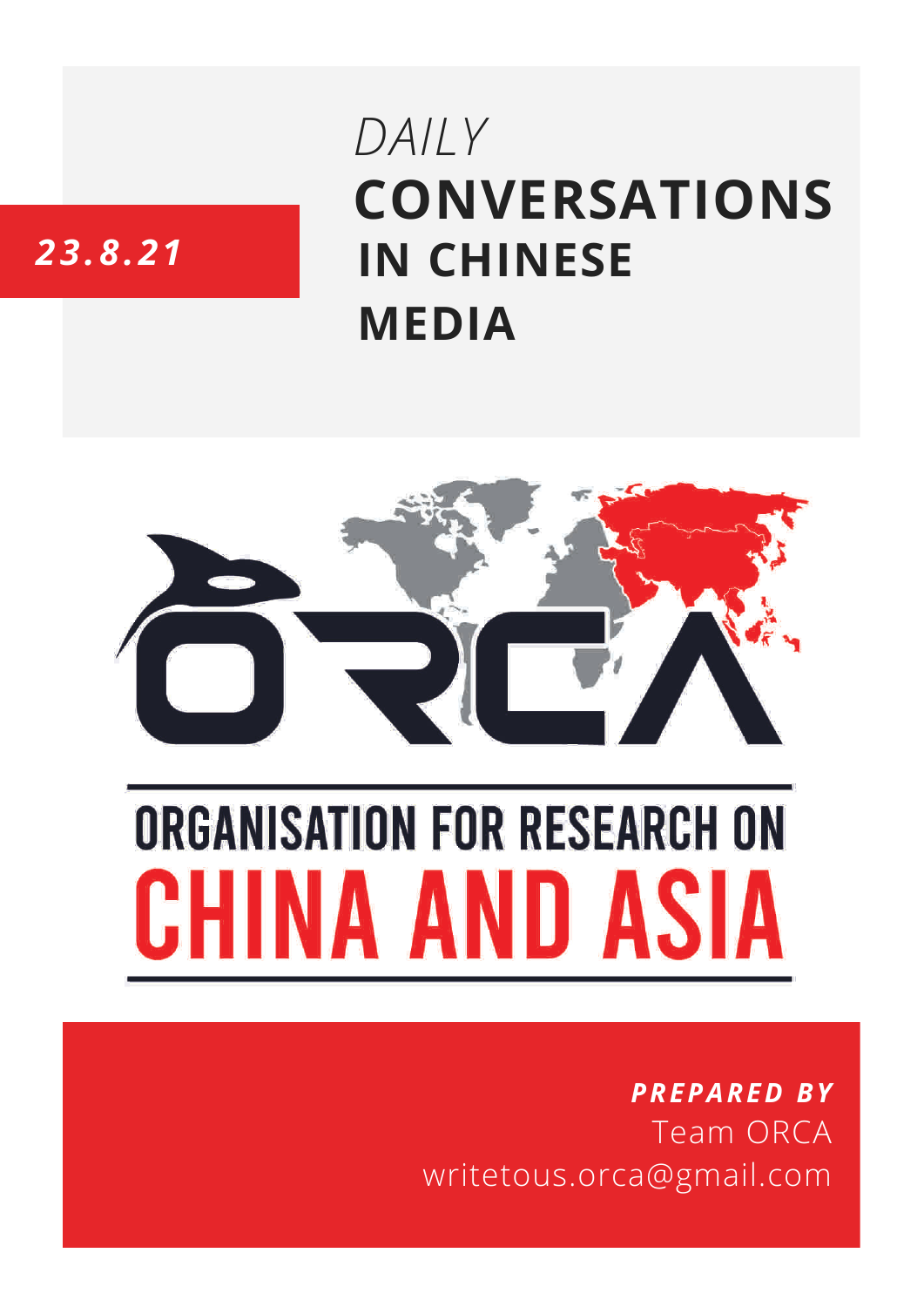### **I. Social Media Chatter in China**

- **America's Nike and China's Erke trend on Weibo:** While Erke is being praised and hailed as a patriotic brand, Nike on the other hand is facing intense backlash due to certain individual excerbated incidents. Concurrently, brands like Adidas are also facing low approval ratings in China in comparision to Chinese counterparts like Anta Sportswear. This [diversion](https://www.whatsonweibo.com/nike-vs-erke-two-sportswear-brands-trending-on-weibo-for-totally-different-reasons/) started post Better Cotton Initiative's 'Xinjiang Cotton Ban' which led to an online 'Xinjiang Cotton Support' campaign in China.
- **Chinese atheletes start trending again in light of Paraolympics in Japan:** Continuing with the trend of patriotism and nationalist sentiment amongst Chinese netizens that we covered in our reports during the Olympics, the start of the Paraolympics in Japan has resurged the same trending hastags on Weibo.

#### **II. News in China**

- Chinese state media has reported that Gao Deyi, executive deputy director of Heilongjiang Provincial Public Security Department has died from drowning. According to the police, the deceased was wearing swimming shorts with no injuries and was confirmed to have drowned. He was missing from 18 August.
- People's Daily has carried a [feature](http://paper.people.com.cn/rmrb/html/2021-08/23/nw.D110000renmrb_20210823_1-01.htm) report on how the Chinese Communist Party (CCP) keeps its cadres in line. It highlights how "Focusing on the central task, strengthen the cadres' awareness of their actions"; this central task in the "great party-building spirit".
- Global Times has carried an **[opinion](https://www.globaltimes.cn/page/202108/1232233.shtml) piece** stating that the US and the West created the chaos in Afghanistan and are directly responsible for it linking it to a déjà vu "Saigon moment".
- Foreign Ministry Spokesperson Wang Wenbin's [regular](https://www.fmprc.gov.cn/web/fyrbt_673021/t1901228.shtml) press conference saw clear remarks on Afghanistan and the situation vis-a-vis China-Lithuania-Taiwan. On the situation in Kabul, he reiterated that the Chinese Embassy in Afghanistan is working normally and that China hopes "Afghanistan will form an open, inclusive and broadly representative government and pursue a moderate and prudent domestic and foreign policy". With respect to Lithuania, he stated that " China has the right to respond resolutely and necessary to provocative acts that seriously damage China's sovereignty". Concurrently, with regards to US-Lithuania ties and US' support for Lithuania, he stated that "hat of "coercive diplomacy" should be kept by the United States itself".